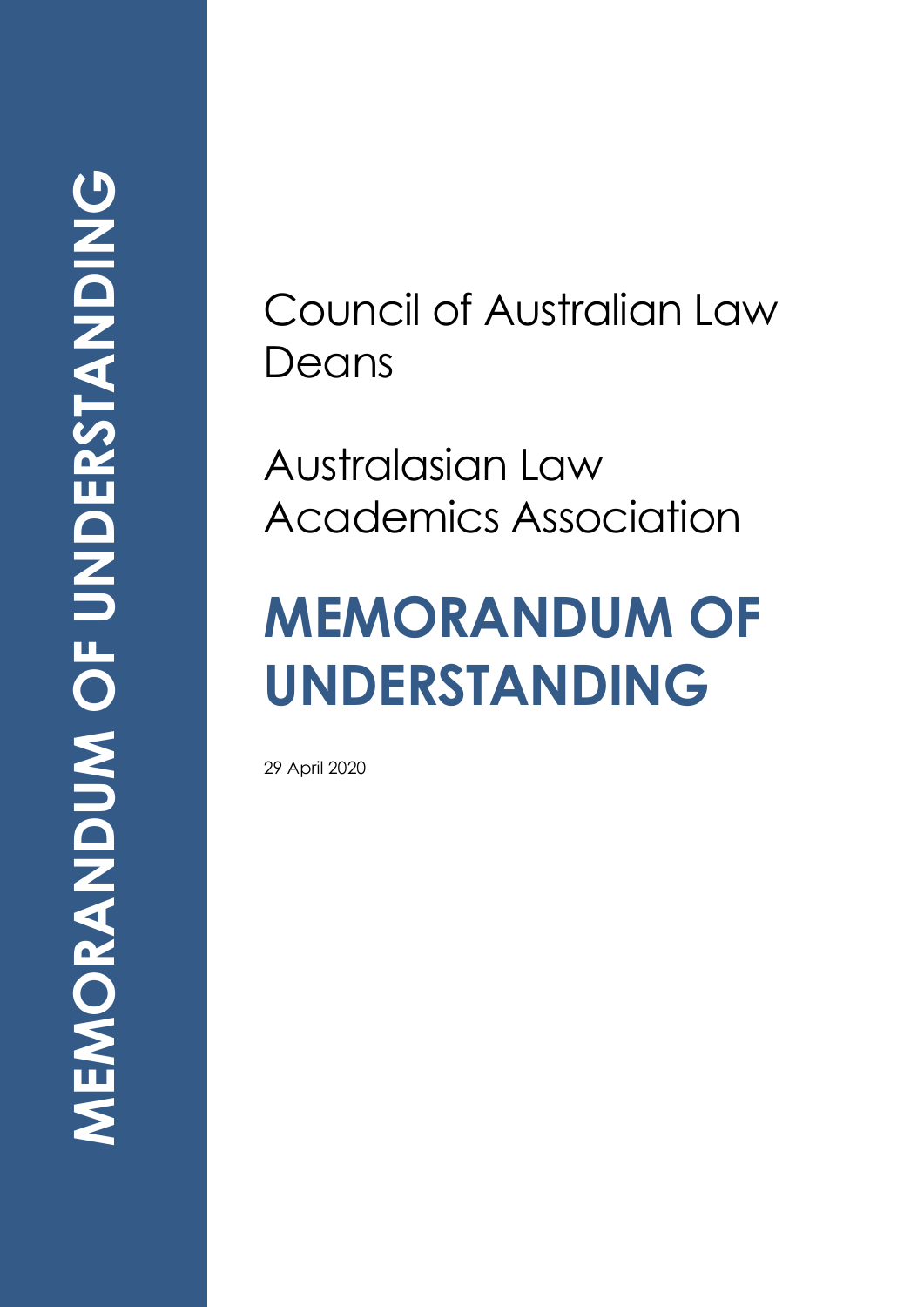# **MEMORANDUM OF UNDERSTANDING**

#### **COUNCIL OF AUSTRALIAN LAW DEANS**

#### **AND**

#### **AUSTRALASIAN LAW ACADEMICS ASSOCIATION**

## **Background**

- 1. The **Council of Australian Law Deans** (CALD) is the peak body of Australian law schools. Its members are the Deans, Heads or Directors, by whatever name called, of Australian law schools. It's objectives as expressed in its Constitution are:
	- (a) consultation on matters of mutual concern to members of the institutions which they represent and, where appropriate, the adoption of common policies;
	- (b) the furtherance of legal education and legal research in Australia;
	- (c) the promotion of active cooperation of the institutions represented on the Council with one another, and with university, professional and other learned bodies in Australia and elsewhere; and
	- (d) representation of law schools and their needs to Federal and State governments, higher education bodies, the legal profession and the wider community.
- 2. The **Australasian Law Academics Association** (ALAA) was established in 1946 as the Australian Universities Law Schools Association and has for the past 74 years provided a platform for Australasian law teachers and legal scholars to network, collaborate and share expertise. Its members include Deans, law teachers, law schools and faculties, law librarians and persons who have duties or interests which are relevant to legal education in Australasia. Its objectives as expressed in its Constitution are to:
	- (a) facilitate best practice in law teaching, research and scholarship by law academics in Australia, New Zealand and the South Pacific ('Australasia');
	- (b) promote collaboration and cooperation by Australasian law academics with one another, with law academics elsewhere, and with academic, professional, law reform, government and other organisations and institutions;
	- (c) provide assistance and support to Australasian law academics in planning and managing their academic careers; and
	- (d) represent the interests of Australasian law academics in discussions and debates about law teaching, research and scholarship.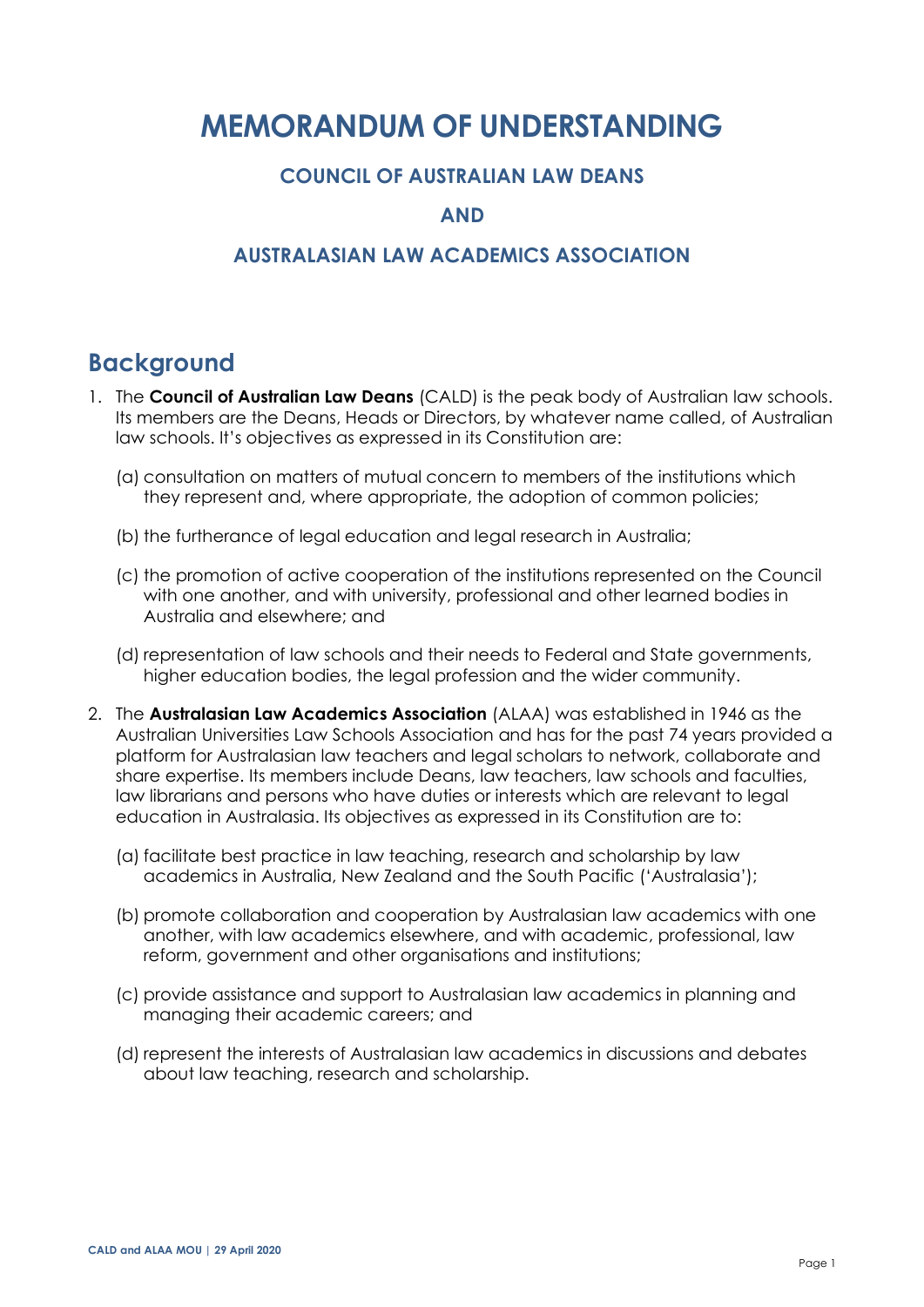## **Object**

3. The object of this Memorandum of Understanding is to clarify the relationship between CALD and ALAA and to set out the ways in which CALD and ALAA collaborate, cooperate and support each other.

### **Open communication**

- 4. CALD and ALAA will maintain a direct line of communication with each other about their activities and achievements.
- 5. To facilitate such communication, the current CALD Chair will be an *ex officio* nonvoting member of the ALAA Executive Committee.

## **Mutual support**

- 6. CALD and ALAA will support each other to achieve their respective objectives.
- 7. The CALD Executive Committee will strongly encourage CALD members to be institutional members of ALAA.
- 8. The ALAA Executive Committee will circulate to ALAA members notifications and news from CALD as reasonably requested by the CALD Executive Committee.
- 9. The CALD Executive Committee will circulate to CALD members notifications and news from ALAA as reasonably requested by the ALAA Executive Committee.

## **Joint events**

- 10. Each year CALD will announce the winners of the Australian Legal Research Awards and the Australian Legal Teaching Awards at the ALAA Conference (if an ALAA Conference is held in that year) and will sponsor (including making a financial contribution to) an appropriate celebratory event for this purpose at the Conference that all CALD members will be encouraged to attend.
- 11. Each year (if an ALAA Conference is held in that year) CALD will either:
	- (a) schedule a CALD meeting to coincide with the Conference and to be held at a venue at or near the ALAA Conference venue; or
	- (b) organise and deliver a session at the Conference that focusses upon professional development for law deans and other legal academics in leadership roles.